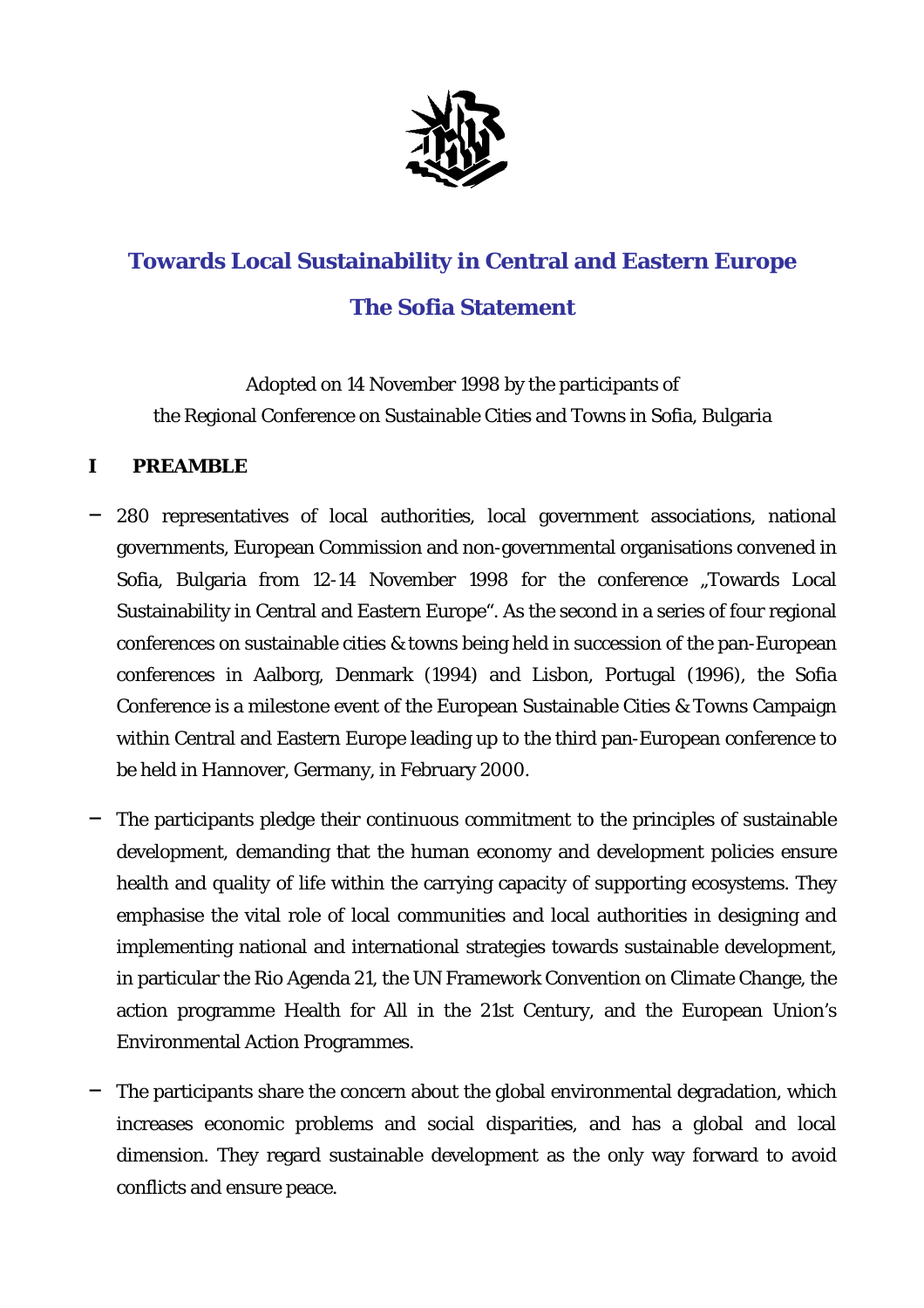- The participants in the Conference express their gratitude to the City of Sofia and especially Mayor Stefan Sofianski from the City of Sofia for having hosted the conference, to the International Council for Local Environmental Initiatives for their sound support to organise the conference in cooperation with the Council of European Municipalities and Regions and the Coordinator of the European Sustainable Cities & Towns Campaign, and to Directorate General XI of the European Commission, the Netherlands Ministry of Foreign Affairs, the Bulgarian Ministries for Environment and Regional Development & Public Works, the National Centre for Territorial Planning & Housing Policy, the Sofia Office of UNDP, the Regional Environmental Center for Central and Eastern Europe, the Civil Society Foundation and Public Service Reform Initiative / Open Society Institute for their generous financial support.
- During two days with plenary sessions and 16 workshops the participants have come to the following conclusions.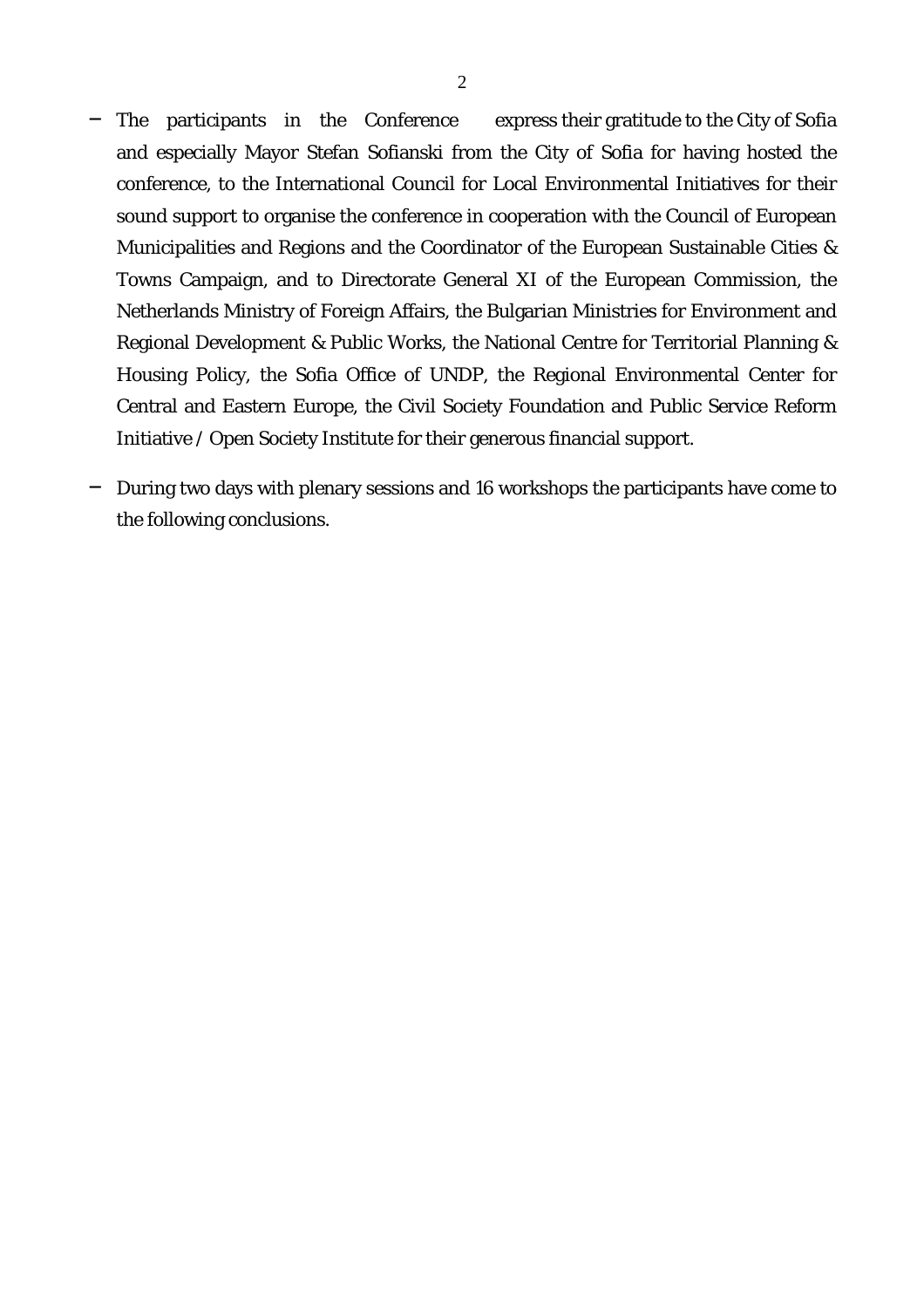#### **II OUR CHALLENGE**

- II.1 We, local communities and municipalities and their associations in Central and Eastern Europe, are aware of the common European culture and history we share and want our countries to be integrated parts of a common Europe. As many countries in particular have applied for membership in the European Union we appreciate the benefits of EU accession. However, at the same time we understand that it entails new mutual obligations. For the applicants these are particularly the fulfilment of EU membership criteria and the adoption of EU legislation, the socalled *aquis communautaire*. Within this process, based on our own identity and specific experiences, we will try to learn from, and give valuable input into the future development of the European Union. We have to strive for a recognition and respect by Western partners of the diversity that distinguishes the countries of "Central and Eastern Europe".
- II.2 We are glad about the move towards democracy and free societies that the changes of regimes in our countries have brought about. However, rapid transition to democracy, market-based economies, privatisation and radical changes in the structure and working style of the administrations are both, a challenge and a risk at the same time. We need to continuously motivate and empower people to take initiative and to play an active role within this new context. We appreciate the crucial role that non-governmental organisations have in local community development and public participation processes.
- II.3 We have to overcome the overwhelming problems inherited from the past. At the same time we must try to avoid unreflected adoption of appealing, but unsustainable patterns. Poverty, unemployment, poor housing and working conditions, air pollution and noise, degradation of land and habitats, and inadequate water management are posing severe challenges. Unequal access to resources and power during the phase of transition has increased disparities within our societies. Among those suffering most from this situation are women, young and aged people and minority groups.

#### **III OUR STEPS TOWARDS SUSTAINABILITY**

III.1 Tangible improvements in many fields have been achieved by Central and Eastern European cities, towns and regions at an unprecedented pace. Many of them have made substantial progress in meeting EU environmental protection standards. 29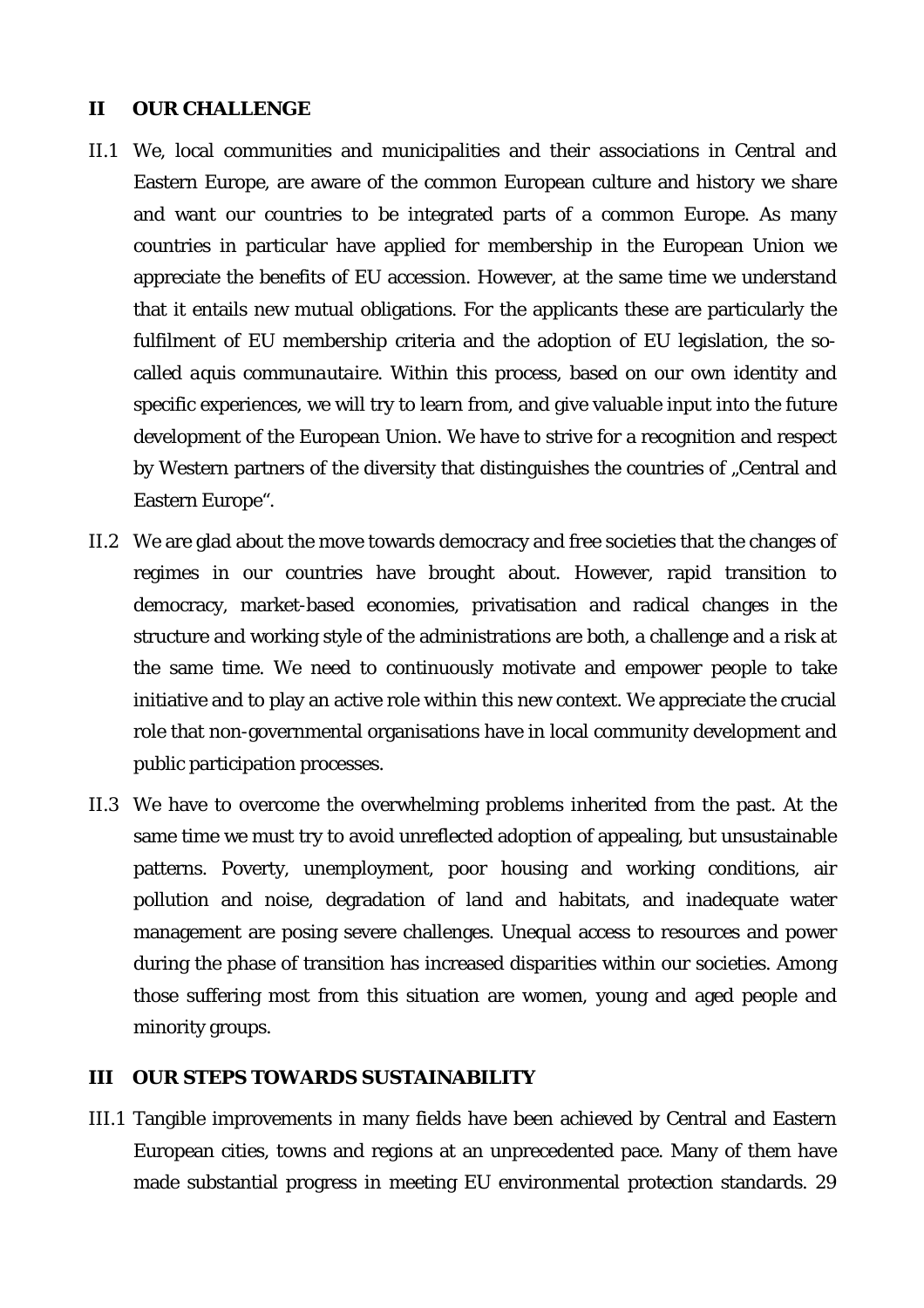local authorities in Central and Eastern Europe have already adopted the Charter of European Cities & Towns Towards Sustainability (Aalborg Charter) and hereby made a commitment to engage in a Local Agenda 21 process and join the European Sustainable Cities & Towns Campaign.

- III.2 We will strive to bring emerging market economies and steps towards privatisation in line with the principles of sustainability. New ownership patterns, more market competition, new styles of management of the municipal property, and foreign investments occur within our cities. We therefore need to establish framework conditions which ensure that this process will contribute to the development of stable economies, employment, quality of life and social equity whilst at the same time reducing the deterioration of the local and global environment. This will require institutional capacity building, education and training, and the use of a whole range of management instruments giving motivation and incentives to investors to 'go sustainable'.
- III.3 We will undertake steps to create more sustainable infrastructures and services such as separate waste collection and processing, local heating networks based on cogeneration, sewage treatment plants for the benefit of the whole population, as well as for the benefit of future generations. Sustainability requirements should particularly guide the efforts in the construction sector, this will include the refurbishment of the large pre-fabricated housing estates, where a large part of our population lives. These need to become liveable urban quarters featuring resourceefficient construction and facilities.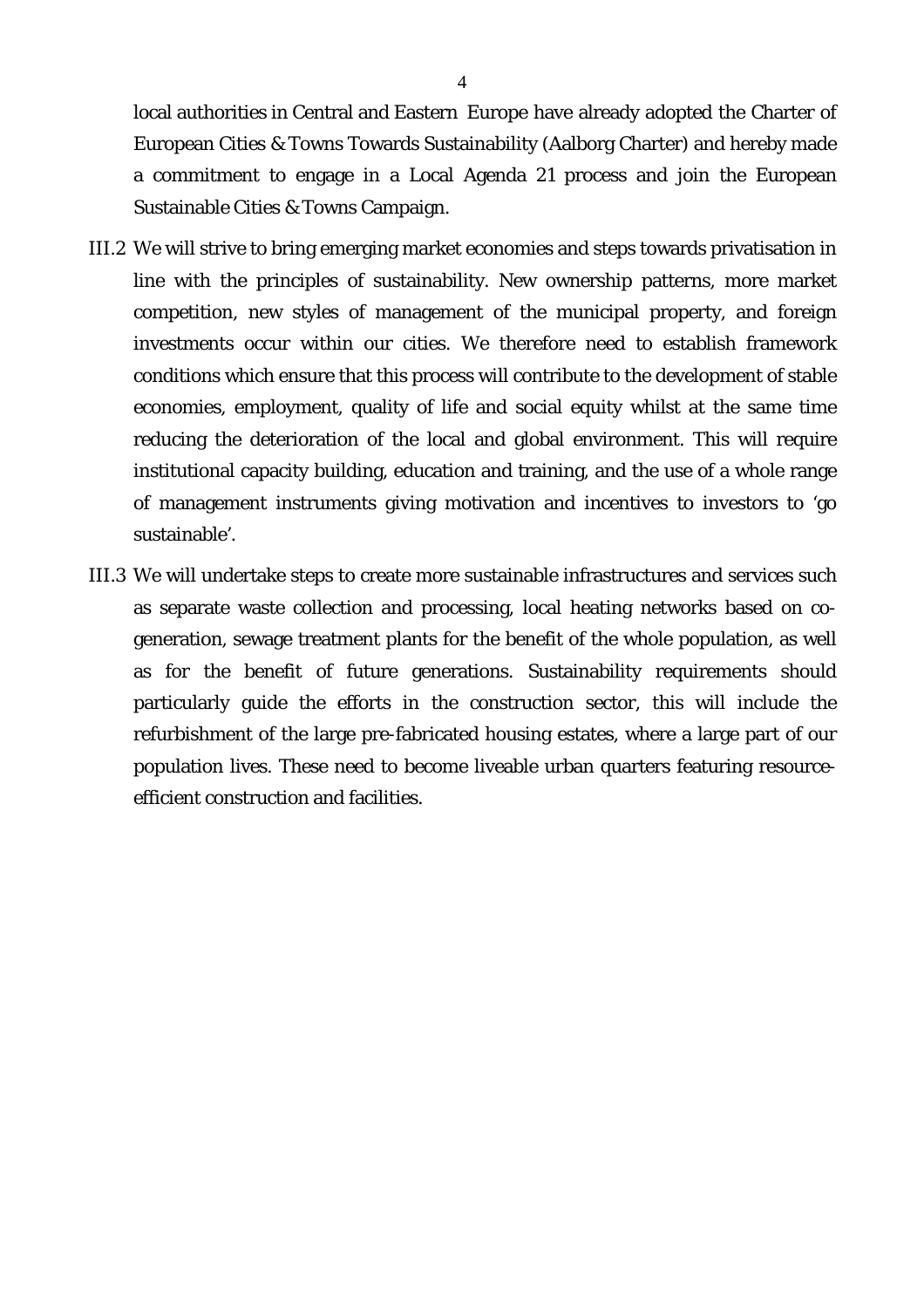III.4. We will strive to stop the emergence of urban sprawl and the increase of road traffic,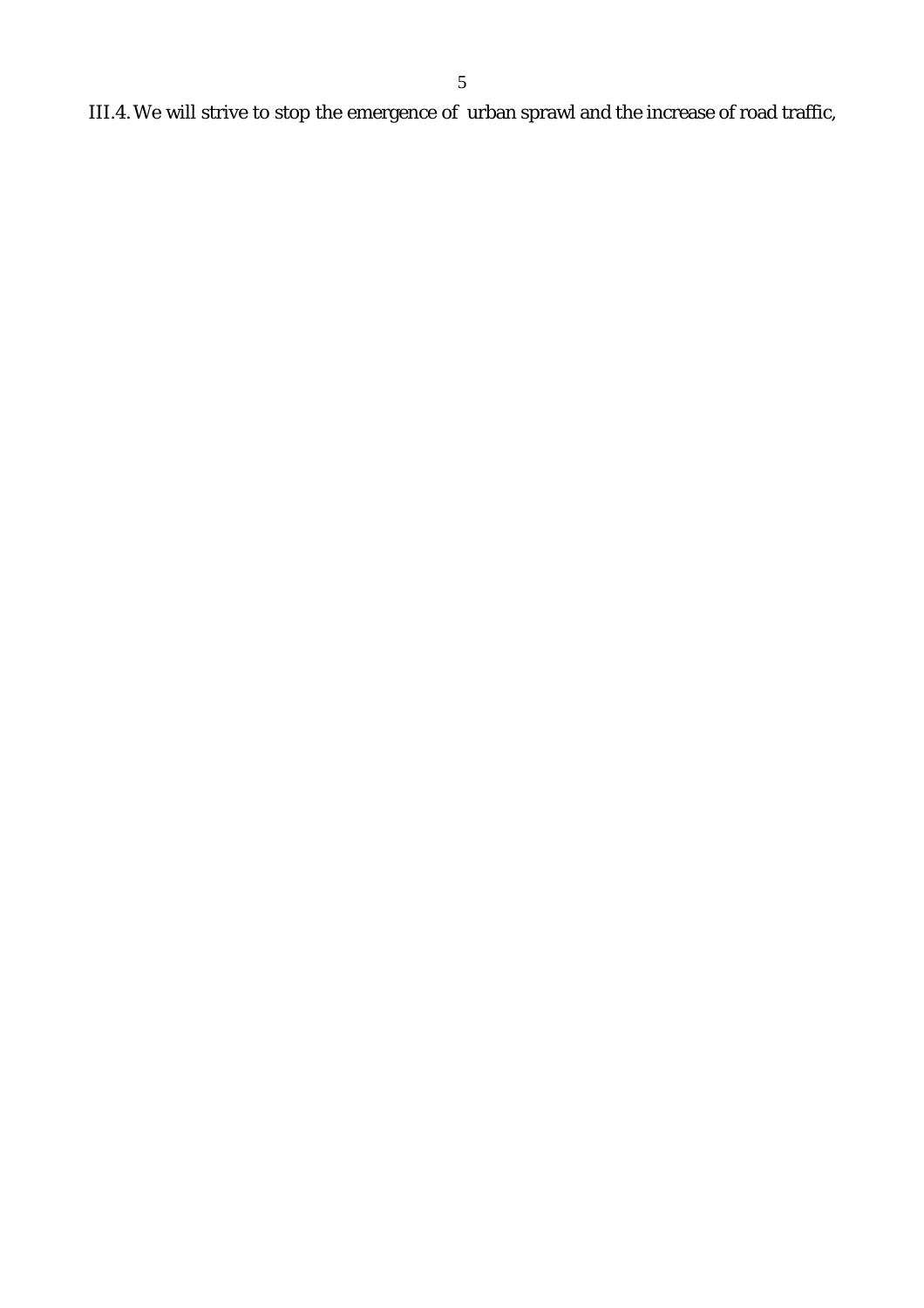leading to massive land use, air pollution, social segregation, and the death of city centres. Spatial planning, the creation of sustainable transport systems and inter-municipal co-operation will need to play a crucial role in this respect. Agricultural and land reforms must be linked to theses issues, they should lead away from industrialised agriculture, ensure regionalised food supply of our cities and combat urban sprawl. Effective cooperative management systems for international rivers and lakes need to be established to protect them as ecosystems and common water resource.

- III.5 We will strive to build up democratic societies, to foster citizens' and stakeholders' participation in public decision-making, and to achieve policy integration, openness, transparency and accountability. Within our local administrations, we need to create appropriate structures to deal with this task. At the same time, we request our national governments to set frameworks that encourage such ideas. This should reflect the principle of subsidiarity and the provision of resources.
- III.6 We pledge our commitment to international partnership and cooperation between cities and regions. Those of us, which are not yet participating in the European Sustainable Cities & Towns Campaign, will seek to join the Campaign through the adoption of the Aalborg Charter. We also will seek to form and join international networks. East-East, East-West and North-South cooperation, mutual support and sharing of resources will be essential for our move forward towards sustainable development.
- III.7 Local Agenda 21 processes will give us the opportunity to develop a vision and longterm action plan towards sustainability which is based on, and involves the whole community. Local Agenda 21 should also strive to create accountable sustainability policies, and to monitor their implementation. Apart from Local Agenda 21, we should use the whole range of tools for local sustainable development, as being described in the 'Sustainable Cities Report', the Lisbon Action Plan of the European Sustainable Cities & Towns Campaign and the European Local Agenda 21 Planning Guide, to achieve progress.
- III.8 We emphasise the role of the young generation for building up our "new societies". We therefore consider appropriate education as essential for preparing a new generation for mastering the tasks ahead.
- III.9 The adoption of European Union environmental legislation will provide us with opportunities to foster steps towards sustainability. We shall proactively use the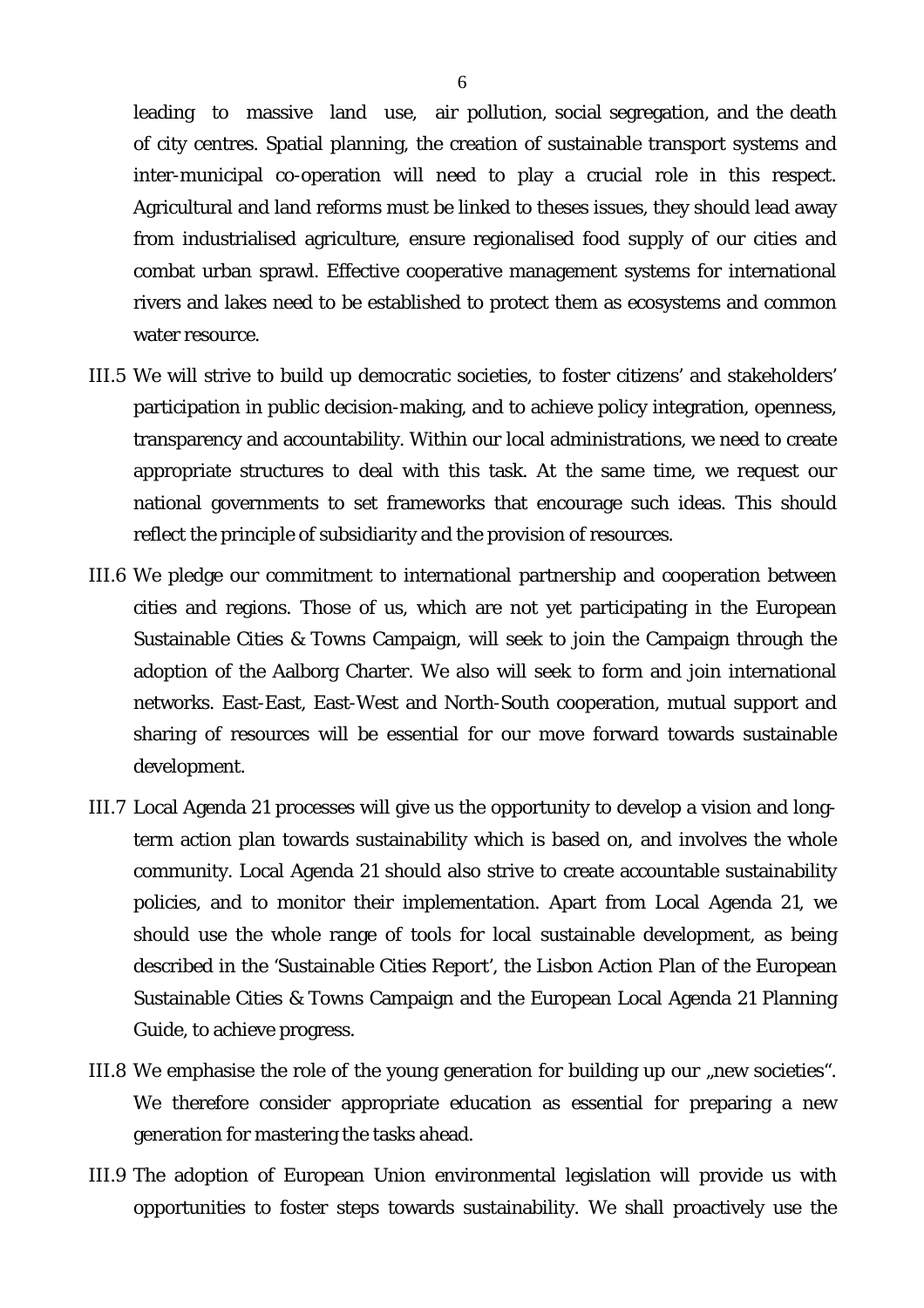assistance offered by the European Commission to prepare our communities for the desired accession of our countries to the EU. In particular, we will work in partnership with the European Union to develop long-term strategies for sustainability.

## **IV OUR MESSAGE TO NATIONAL PARLIAMENTS AND GOVERNMENTS IN CENTRAL AND EASTERN EUROPE**

- IV.1 We, local communities and municipalities and their associations in Central and Eastern Europe, call upon our national parliaments to ensure a system of governance that guarantees local self-government and allocates powers and resources according to the principle of subsidiarity. Cities can make a crucial contribution to the sustainable development of democracy, society and economy. In order to effectively fulfil these functions local government needs to be given its own revenue basis.
- IV.2 We ask our national governments to use the experience and insight of cities in designing and implementing national sustainable development strategies. We ask parliaments to make resources available to support local sustainable development projects, and to support national and regional networks of cities in their coordinating and capacity-building role.
- IV.3 We expect our governments to widely publicise the rights of citizens according to the *Aarhus Convention*.

#### **V OUR MESSAGE TO THE ..WEST"**

- V.1 We, local communities and municipalities and their associations in Central and Eastern Europe, appreciate support received from governments, local authorities, non-governmental organisations, foundations and other organisations. This helped to build a basic capacity to meet the challenges of sustainable development. We continue to need support in the future.
- V.2 Western support is most welcome and effective when there is mutual exchange rather than a mere West-East transfer. We need to use the experiences of the West as a source of insight to set and achieve our own objectives and to develop capacity for self-management. Otherwise the mere call for compliance might not lead to effective actions.
- V.3 We invite Western municipalities to open themselves to increased bilateral and multilateral cooperation. We would like to work together in linking up actively with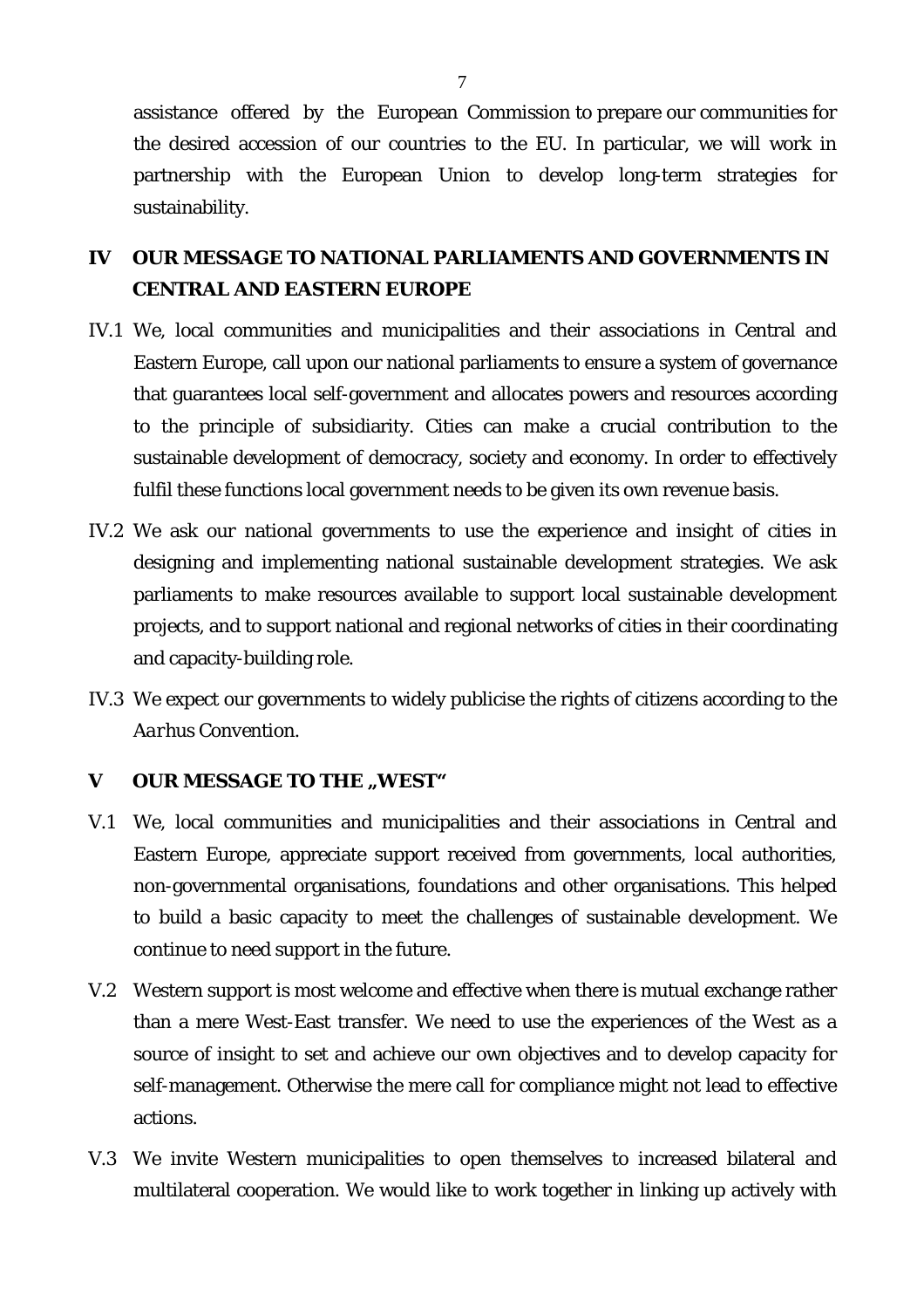the European Sustainable Cities & Towns Campaign, its coordinating networks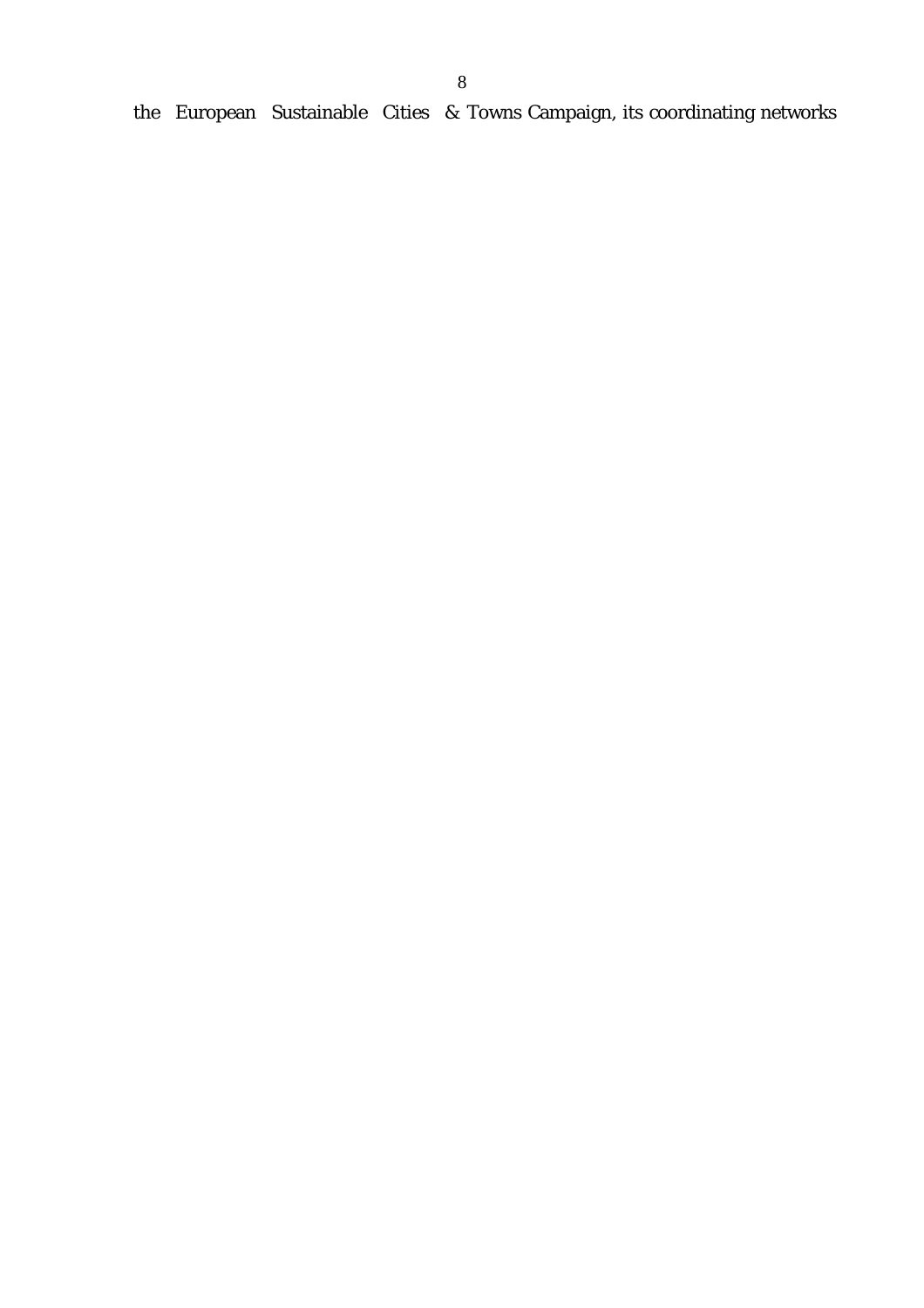and their support projects.

V.4 In this regard we would like to see the Sustainable Cities Award for Central and Eastern Europe encourage local authorities by awarding initiative, creativity, innovation and substantial progress towards compliance with European Union standards.

#### **VI OUR MESSAGE TO THE EUROPEAN UNION**

- VI.1 We, local communities and municipalities and their associations in Central and Eastern Europe, express our sincere wish that the European Parliament, the European Council and the European Commission encourage and support strong local self-government in the countries of Central and Eastern Europe.
- VI.2 We ask the European institutions to support the development of local management capacity through training and exchange of experiences.
- VI.3 We ask the European Commission to support the training of municipal officials and other stakeholders on the environmental *aquis communautaire* and its implications. Local governments can already accelerate the harmonisation process by creating management structures and capacity to implement and enforce EU-required legislation.
- VI.4 We ask the European Commission to recognise the crucial role of local authorities in implementing and enforcing environmental law in the accession countries and to pay due recognition to this in the work of informal network for the Implementation and Enforcement of Environmental Law in the ten accession countries of Central and Eastern Europe (AC-IMPEL).
- VI.5 We call upon the European Commission to strengthen its commitment and provide specific support to actively involve local authorities of Central and Eastern Europe in the European Sustainable Cities & Towns Campaign.

Editorial amendment:

The following statement proposed by the Roundtable on Cultural Heritage and Sustainable Urban Development could not be included in the Sofia Statement before its adoption. It is proposed that it will be regarded as an informal amendment to Section III: